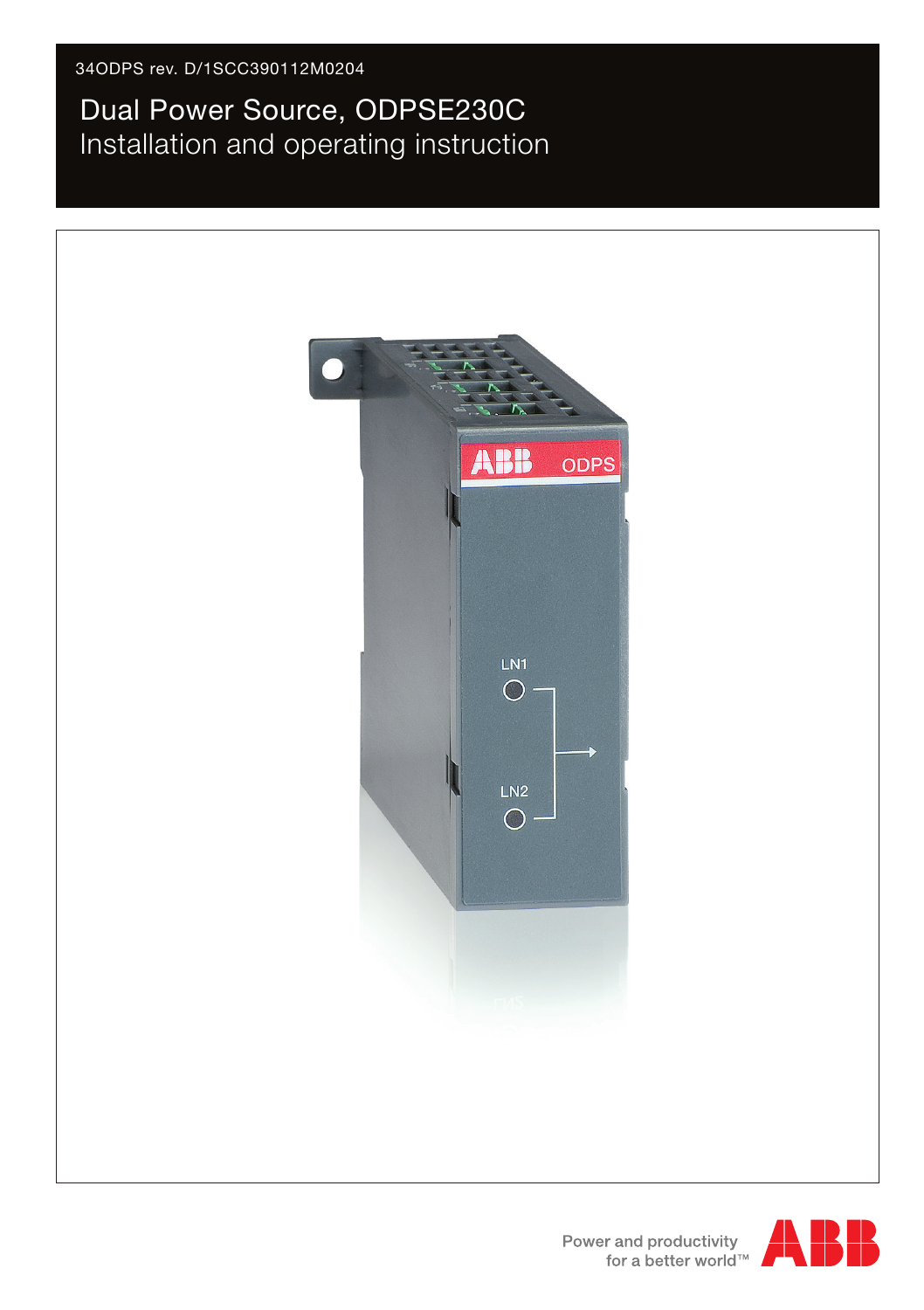### Introduction

ODPSE230C is used to provide power supply for motorized switches and breakers by using two lines, Line I and Line II.

Features:

The device is self supplied from the available lines.

 There is no need for an external power supply.

Isolation is provided between lines I and II.

The two asynchronous sources are 2 always isolated from each other.

## Installation



Picture 2. DIN-rail mounting of ODPS



Picture 3. Drilling hole distances/screw mounting

# Status indication

A green LED light for Line I and Line II indicates that voltage is within the specified range. In case of anomaly the LEDs are switched OFF. Specified voltage range is 80% - 120% x rated AC voltage.

| LINE I | I INF II | Output   | I FDs         |
|--------|----------|----------|---------------|
| OK     | NOT OK   | I INF I  | LINE I        |
| NOT OK | ΩK       | I INF II | LINE II       |
| NOT OK | NOT OK   | None     | None          |
| OK     | nκ       | I INF I  | $LINE I + II$ |

### Table 1 Status indication of ODPS



Picture 1. Front panel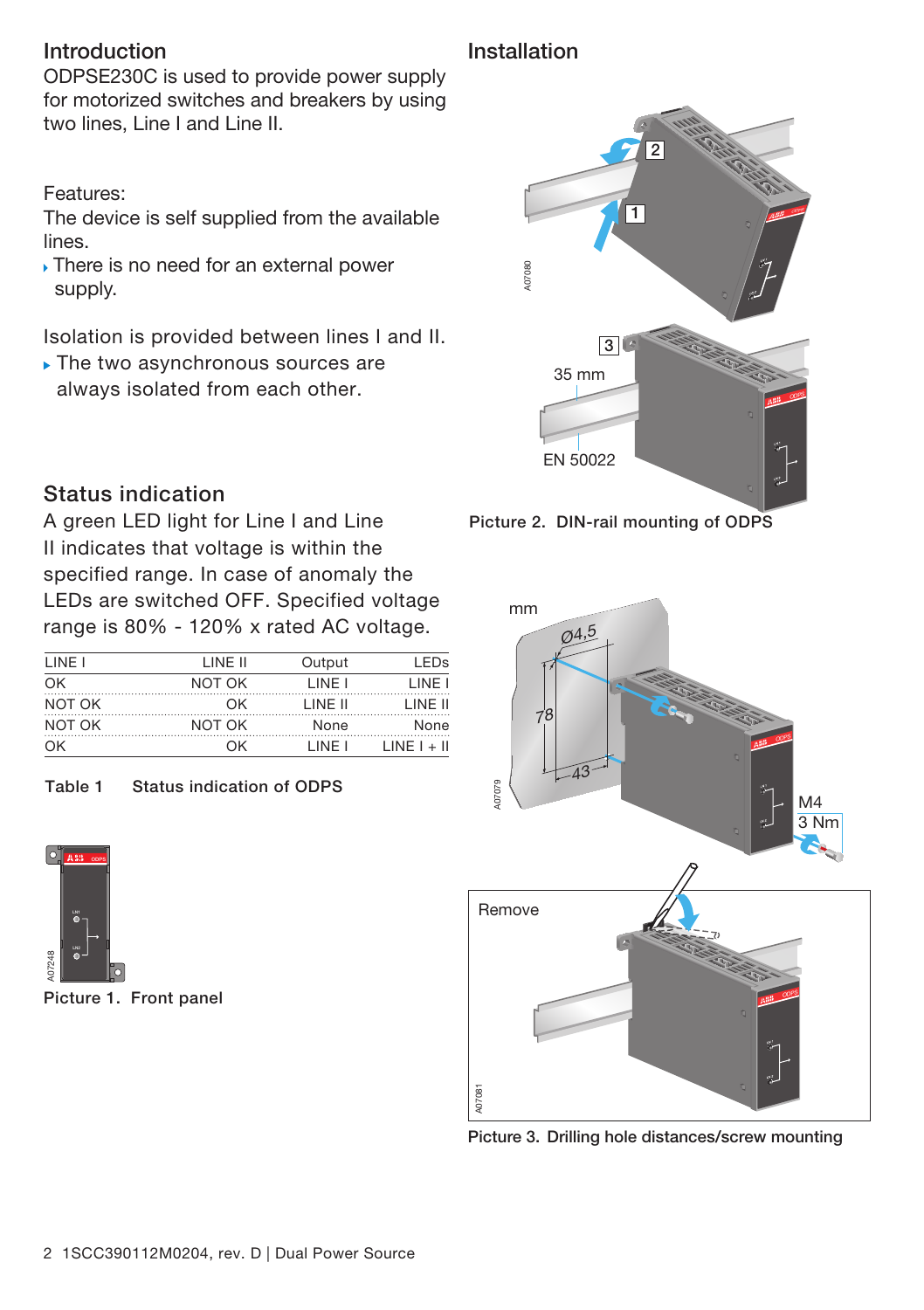#### Technical data

| Voltage and current limits                                                          |                                                                                                                            |
|-------------------------------------------------------------------------------------|----------------------------------------------------------------------------------------------------------------------------|
| Rated operational voltage U [V]                                                     | 240 V AC +/-20%, 50/60 Hz +/-10%<br>220                                                                                    |
| F1, F2                                                                              | Max. MCB 4 A                                                                                                               |
| Nominal output current I <sub>n</sub> [A]                                           | 4 A                                                                                                                        |
| Startup time                                                                        | Max. 1.0 s (with 230 V AC)                                                                                                 |
| Operating transfer time LN1- LN2 or LN2 - LN1                                       | Max. 0.5 s (with 230 V AC)                                                                                                 |
| Main circuit connections                                                            |                                                                                                                            |
| X11:1                                                                               | Line I Phase                                                                                                               |
| X11:2                                                                               | Line   Neutral                                                                                                             |
| X13:1                                                                               | Line II Phase                                                                                                              |
| X13:2                                                                               | Line II Neutral                                                                                                            |
| X12:1                                                                               | Motor operator Phase                                                                                                       |
| X12:2                                                                               | Motor operator Neutral                                                                                                     |
| Connection cables                                                                   |                                                                                                                            |
| Supply side cables of the main circuit                                              | 0.2  2.5 mm <sup>2</sup> / 0.6 Nm                                                                                          |
| Load side cables of the main circuit                                                | $0.2$ 2.5 mm <sup>2</sup> / 0.6 Nm                                                                                         |
| Stripping length                                                                    | 7 mm                                                                                                                       |
| <b>External transformer</b>                                                         |                                                                                                                            |
|                                                                                     | When ODPS230 is used in a network where N is not connected, an external transformer must be used to drop the voltage       |
|                                                                                     | level. The transformer has to be a Main to Phase transformer and isolative. The effective value depends on the size of the |
| motor operator. See Connection diagram.                                             |                                                                                                                            |
| Dielectric properties                                                               |                                                                                                                            |
| Overvoltage category                                                                | $\mathbf{III}$                                                                                                             |
| IEC 60947- 1 Rated impulse withstand voltage $(U_{\text{im}})$ , basic insulation   | 4.0 kV                                                                                                                     |
| IEC 60947-1 Dielectric test                                                         | 1.89 kV, 50 Hz, 5 s                                                                                                        |
| IEC 60092-504 Insulation resistance measurement                                     | $> 100$ M $\Omega$ , 500 V DC                                                                                              |
| Mechanical characteristics                                                          |                                                                                                                            |
| Material of enclosure                                                               | Self-extinguishing thermoplastic, UL 94 V-0                                                                                |
| Degree of protection                                                                | IP 20                                                                                                                      |
| Environmental conditions                                                            |                                                                                                                            |
| Ambient air temperature                                                             | $-25+60$ °C                                                                                                                |
| Altitude of the site of installation                                                | $< 2000 \text{ m}$                                                                                                         |
| IEC 60068-2-30 Humidity, relative                                                   | $<$ 93%, T = -25  +60 °C                                                                                                   |
| IEC 60947-1 Pollution degree                                                        | 3                                                                                                                          |
| Mechanical tests                                                                    |                                                                                                                            |
| IEC 60068-2-6 Vibration test                                                        | 5 Hz to 13.2 Hz: +/-1 mm                                                                                                   |
|                                                                                     | 13.2 Hz to 100 Hz: +/- 0.7 g                                                                                               |
|                                                                                     | Q does not exceed 5                                                                                                        |
|                                                                                     | Duration 90 min at 30 Hz or at each resonance frequency                                                                    |
| IEC 60068-2-27 Shock test                                                           | Acceleration 100 m/s <sup>2</sup> peak (10 gn) and 150 m/s <sup>2</sup> peak (15 gn).                                      |
|                                                                                     | Pulse duration: 11 ms                                                                                                      |
| Transport and storage                                                               |                                                                                                                            |
| Ambient air temperature                                                             | $-40+70$ °C                                                                                                                |
| <b>EMC</b> characteristics                                                          |                                                                                                                            |
| IEC 61000-4-2 Electrostatic discharge immunity test                                 | 8 kV (Level 3) Air discharge                                                                                               |
|                                                                                     | 4 kV (Level 2) Contact discharge                                                                                           |
| IEC 61000-4-3 Radiated, radio-frequency, electromagnetic field immunity             | Level 3                                                                                                                    |
| IEC 61000-4-4 Electrical fast transient/burst immunity test                         | Level 3                                                                                                                    |
| IEC 61000-4-5 Surge immunity test                                                   | 2 kV Phase to Neutral                                                                                                      |
| IEC 61000-4-6 Immunity to conducted disturbances, induced by radio-frequency fields | Level <sub>3</sub>                                                                                                         |
| IEC 61000-4-8 Power frequency magnetic field immunity test                          | Level 4                                                                                                                    |
| CISPR 11 Electromagnetic disturbance characteristics (emission)                     | Group 1 Class B                                                                                                            |

#### Table 2. Technical data